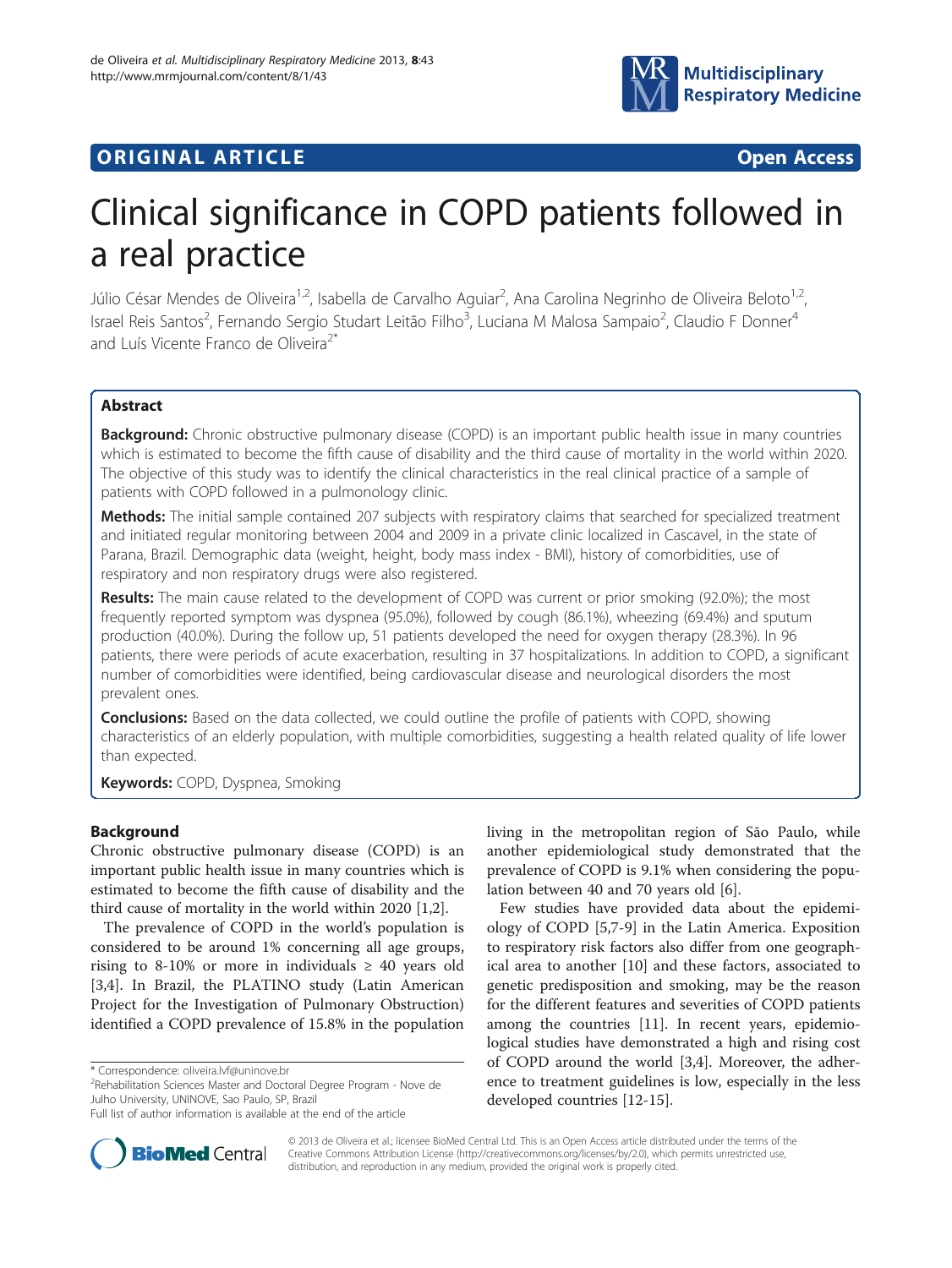COPD patients followed up in outpatients clinics are usually elderly and have, along with the respiratory disease, many other comorbidities [\[16,17](#page-4-0)]. There are thousands of articles in the literature devoted specifically to patients with COPD, however, as any clinical study has specific inclusion and exclusion criteria, the current researches are restricted to subgroups of COPD patients, making a substantial number of other patients ineligible primarily because of their comorbidities. In this way, it is increasingly more difficult to delineate the true profile of COPD patients in outpatient settings [[10\]](#page-4-0). This paper aims at characterizing these patients from the assessment of demographic, clinical, and spirometric variables.

# **Methods**

In this cross-sectional study, the initial sample was composed of 207 subjects with respiratory complaints who looked for specialized pneumological care and started a regular follow up between 2004 and 2009 in a private clinic in Cascavel, in province of Parana, Brazil.

The diagnosis of COPD was confirmed by compatible clinical presentation, presence of known risk factors as smoking or exposition to biomass combustion (especially that from burned-over land) and observation of post-bronchodilator  $FEV<sub>1</sub>/FVC$  ratio < 0.70 at spirometry, according to Global Initiative for Chronic Obstructive Lung Disease (GOLD) guidelines [\[2,16,17](#page-4-0)].

During the evaluation visit, all patients underwent detailed anamnesis and physical examination, both conducted by a pneumologist. It was investigated: the patient's main symptoms; degree of basal dyspnea according to the modified Medical Research Council scale (mMRC) [\[18\]](#page-4-0); causes related to COPD development (smoking or exposition to biomass combustion); previous or current tobacco consumption; measurement of tobacco exposure in pack/years; previous number of hospitalization events and exacerbations; current use of long-term oxygen therapy (LTOT); search for non-respiratory comorbidities and description of all respiratory and non-respiratory medications currently in use.

In the same day of clinical evaluation, study subjects' weight and height were measured. These subjects underwent pre and post-bronchodilator spirometry, following administration of albuterol 400 μg via MDI device, according to the American Thoracic Society (ATS) guidelines for lung function [[19\]](#page-4-0). Patients were previously informed by phone to discontinue bronchodilator use before spirometric evaluation, so that short or long acting  $β_2$ -agonists and tiotropium were withheld for at least 6, 12 and 24 h, respectively.

There was no restriction on the number or type of inhaled or oral medications prescribed by the pneumologist for controlling respiratory symptoms; they varied according

to clinical and spirometric data, as well as each patient's income.

This study was approved by the Committee of Ethics and Research of UniversidadeNove de Julho (UNINOVE– Brazil) under Protocol 219561/2008. All patients signed Informed Consent prior to participation and had the option to withdraw from the study at any time.

#### Statistical analysis

The data are presented in a descriptive mode. The variables, when indicated, are presented in absolute numbers, average, and standard deviation or as percentages.

#### Results

Our sample involved 180 patients with respiratory complaints, with an average age of  $67.7 \pm 10.1$  years. There was an absolute prevalence of male gender (79%). The main cause related to COPD development was previous or current tobacco consumption (92%), including 9 cases probably related to passive tobacco smoke exposure (5%). The average tobacco smoke exposure was  $51 \pm$ 14.9 pack/years. Another less frequent cause was the exposure to biomass combustion (wood-fired ovens and burned-over land), identified in 17 patients (9.4%). The average body-mass index (BMI) was  $24.9 \pm 5.2$  kg/m<sup>2</sup> with 45 patients (25%) presenting a BMI  $\geq$  21 kg/m<sup>2</sup> (Table 1).

The most frequently reported symptom was dyspnea (95%) and 72.4% of the patients referred to dyspnea degree 3 or 4 according to the mMRC scale. The other symptoms, sorted in decreasing frequency order, were chronic cough (86.1%), wheezing (69.4%), and sputum production (40%). The average post-bronchodilator FEV<sub>1</sub> was 44.8  $\pm$  16.7% of predicted, with most patients being classified into GOLD III (36.7%) and IV (20.5%) stages. During the follow up, 51 patients evolved with need for LTOT (28.3%); among these patients in 13 cases (25%), after the optimization of bronchodilator treatment, there was discontinuation of oxygen supplementation. Acute periods of exacerbation occurred in 96 subjects (53.3%), eventually amounting to 119 episodes

| Table 1 Baseline demographics of study population |  |  |
|---------------------------------------------------|--|--|
| $(n = 180)$                                       |  |  |

| <b>Variables</b>                    | <b>Values</b>      |
|-------------------------------------|--------------------|
| Age, years                          | $67.7 \pm 10.1$    |
| Sex (M:F), N (%)                    | 142 (79%)/38 (21%) |
| Weight, Kg                          | $69.1 \pm 16.4$    |
| BMI, $kg/m2$                        | $24.9 \pm 5.2$     |
| Smokers (current and former), N (%) | 166 (92.0%)        |
| Smoking, pack/years                 | $51 \pm 14.9$      |
| Biomass exposure, N (%)             | 17 (9.4%)          |
|                                     |                    |

Data are expressed as means  $\pm$  SD unless otherwise indicated.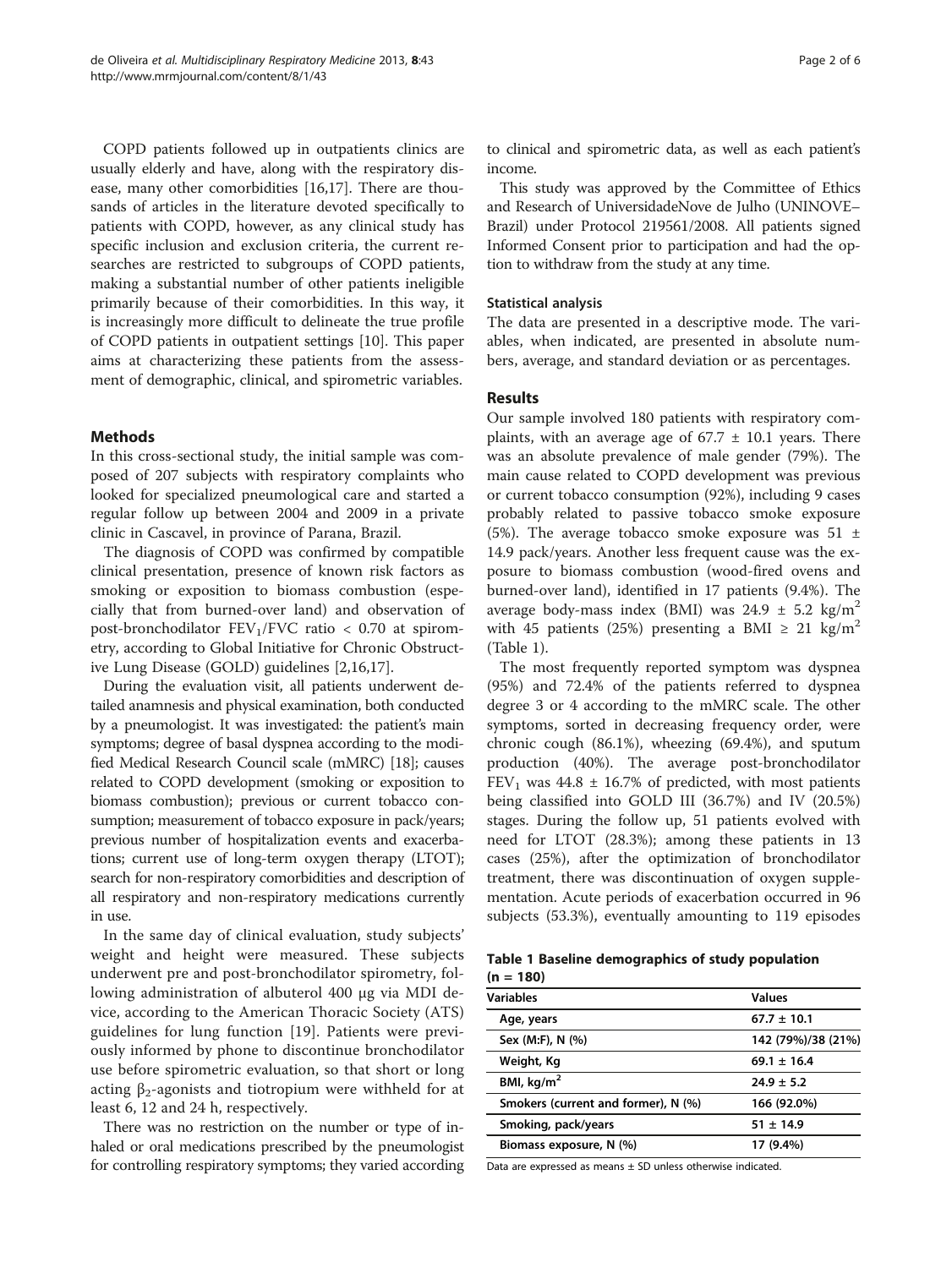and resulting in 37 hospitalizations. Table 2 describes the main clinical features of the evaluated patients.

Evaluating the clinical history of follow up cases, we identified, along with COPD, a significant number of comorbidities, being the most prevalent the cardiovascular and neurological diseases, observed, respectively, in 58% and 21% of the subjects (Figure [1](#page-3-0)). Hypertension was the most common cardiovascular comorbidity, identified in 100 patients (55%). In 79 patients (43.9%) only a non-respiratory comorbidity was diagnosed, while 39 patients (21.7%) had two comorbidities and 12 cases (6.7%) presented three or more comorbidities. In face of it, 90 patients (43.4%) reported daily use of three medications (including the respiratory ones), while 70 (33.8%) use four medications and 47 (22.8%) use five or more medications. Table [3](#page-3-0) displays the main classes of respiratory and non-respiratory medications used by the participants in the sample.

In our study, the symptoms of COPD were more frequently ameliorated by prescription of long-acting  $\beta_2$ -agonists (formoterol or salmeterol) combined to inhaled corticosteroids (90%) as a maintenance treatment. The tiotropium was prescribed to 31.7% of the patients, especially in case of persistence of symptoms among patients already taking other classes of bronchodilators. As relief medication, the most used drugs were short-acting β2-agonists (albuterol or fenoterol) (88.9%). Another interesting fact of our study concerned the analysis of

| Table 2 Clinical and functional characteristics of |
|----------------------------------------------------|
| evaluated COPD patients ( $n = 180$ )              |

| <b>Dyspnea</b>                    | 171 (95%)        |
|-----------------------------------|------------------|
| Dyspnea Degree 1 (mMRC)           | 16 (8.8%)        |
|                                   |                  |
| Dyspnea Degree 2 (mMRC)           | 25 (13.8%)       |
| Dyspnea Degree 3 (mMRC)           | 92 (51.1%)       |
| Dyspnea Degree 4 (mMRC)           | 38 (21.3%)       |
| <b>Chronic Cough</b>              | 155 (86.1%)      |
| <b>Sputum Production</b>          | 72 (40.0%)       |
| Wheezing                          | 125 (69.4%)      |
| Post-bronchodilator Spirometry:   | Mean $\pm$ SD    |
| $FVC$ (L)                         | $2.19 \pm 0.99$  |
| FVC (% of predicted)              | $75.0 \pm 15.0$  |
| $FEV_1(L)$                        | $1.17 \pm 0.52$  |
| FEV <sub>1</sub> (% of predicted) | $44.81 \pm 16.7$ |
| $FEV1/FVC$ (%)                    | $57 + 12$        |
| COPD stage:                       | N(%)             |
| GOLD I                            | 14 (7.8%)        |
| <b>GOLD II</b>                    | 63 (35.0%)       |
| <b>GOLD III</b>                   | 66 (36.7%)       |
| <b>OLD IV</b>                     | 37 (20.5%)       |

Data are expressed as number  $%$  or means  $\pm$  SD as appropriate.

non-respiratory medications, with 86.1% of patients taking regularly antihypertensives and diuretics (86.1%), for example. Table [3](#page-3-0) displays the main respiratory and non-respiratory medications regularly used in the studied sample.

There was no difference in the frequency of exacerbations, use of LTOT and comorbidities according to gender. However, we observed a higher frequency of comorbidities in patients >60 years old in comparison to patients ≤60 years, and this finding achieved statistical significance ( $p = 0.04$ ).

#### **Discussion**

The profile of COPD patients of our study revealed that they are: elderly, mainly men, usually in advanced stages of the disease and presenting multiple comorbidities. Smoking was related by 92% of patients, being probably the most common factor associated with COPD development in this study, what is in accordance to the available literature [[2](#page-4-0),[5\]](#page-4-0).

Higher age is compatible with the period between the beginning of exposure (usually tobacco smoke) and the development of COPD, as less aged patients reflect probably a higher genetic predisposition or even deficiency of α1-antitrypsin [\[2,20](#page-4-0)]. The prevalence of male gender is consistent with previous studies in literature, with one study indicating the presence of 83% male individuals among more than 10,000 patients followed up in a respiratory clinic in Spain [\[17,](#page-4-0)[21](#page-5-0)]. This finding probably reflects the higher prevalence of tobacco smoking and a higher exposure to occupational activities such as biomass combustion in male gender, which could explain the higher incidence of COPD among men [[10](#page-4-0)[,22,23](#page-5-0)]. Because of higher age, the presence of other non-respiratory comorbidities is more common in COPD patients; in our sample we observed that 72.2% of the subjects had at least one non-respiratory comorbidity, with cardiovascular diseases (coronary insufficiency, heart failure and arrhythmia) being the most prevalent ones. In the multicentric EPOCA (Enfermedad Pulmonar Obstructiva Crónica en Acción) Project, which was also dedicated to the analysis of the features of patients with COPD, the prevalence of comorbidities varied considerably according to the evaluated country, oscillating from 38.1% in Argentina to 63.4% in Spain [\[17\]](#page-4-0).

The main symptom reported by the population studied was dyspnea (92%), reflex of the ventilatory limitation observed in COPD. The EPOCA study found similar results, with dyspnea being reported by 97% of the patients, followed by chronic cough (79.6%) and sputum production (70.5%) [[17\]](#page-4-0). COPD stages II and III were the most prevalent (71.7%); this probably may be explained by delayed diagnosis (sub-diagnosis) at the earlier stages, since many patients initially ascribe their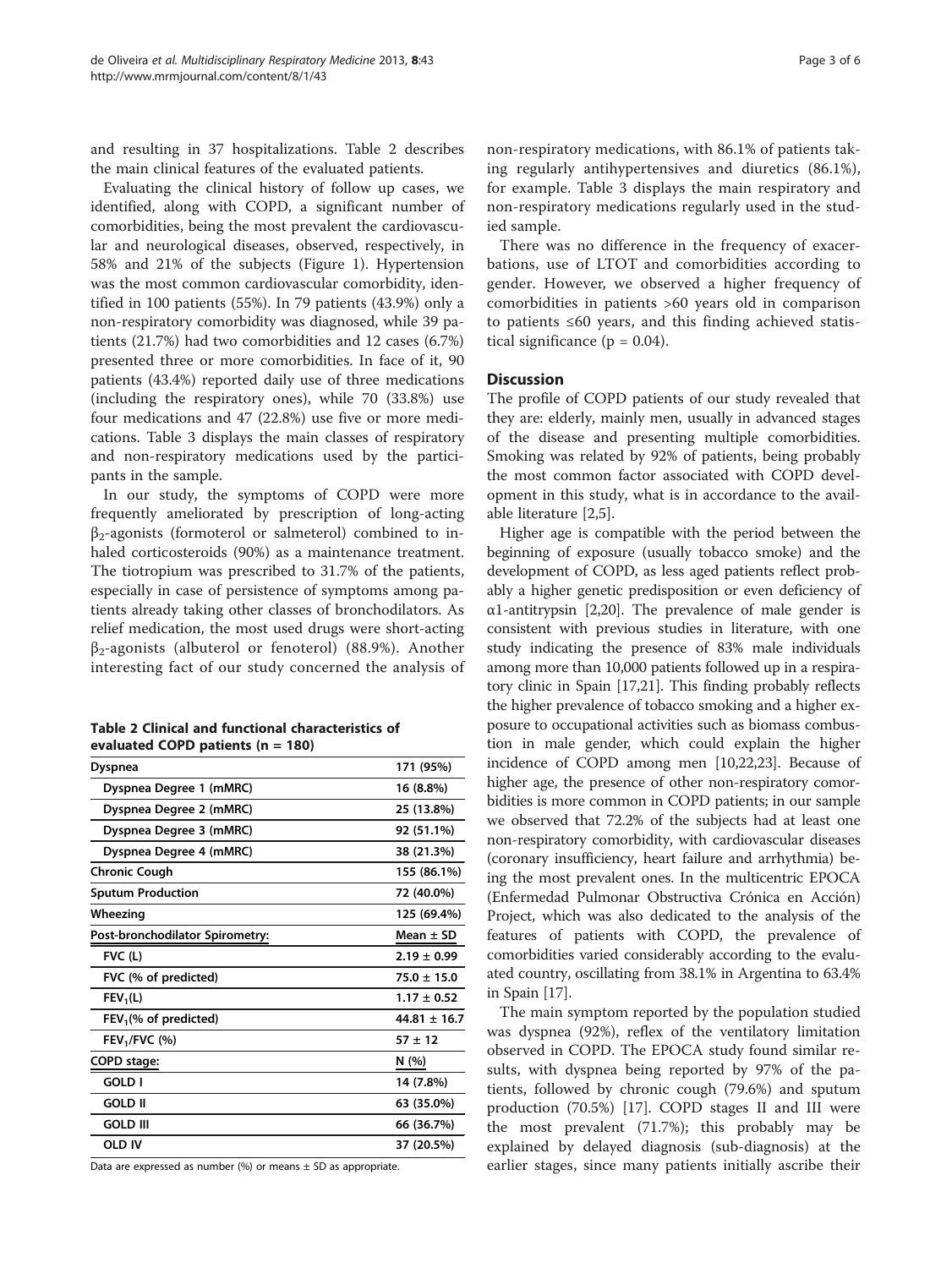<span id="page-3-0"></span>

effort intolerance, due to COPD, to aging and sedentarism. The PLATINO study identified that 85.7% of the 144 patients diagnosed with COPD in the metropolitan region of Sao Paulo had never received this diagnosis in their lives [\[24\]](#page-5-0). Moreover, the same study observed that, among the patients previously diagnosed with COPD, 42.7% had never been counseled to stop smoking and 82.3% were not receiving the recommended pharmacologic treatment.

Regarding the use of medications for the respiratory system, it is interesting to note that almost 60% of the sample consisted of patients with stage III and IV of the GOLD classification. Based on this finding, the high prescription in our sample of patients of  $\beta_2$ -agonists associated with long-term inhaled corticosteroids (97.8%) and tiotropium (31.7%) is easily explicable.

Similarly, also the great use of methylxanthines among patients (85%) can be explained. The GOLD guidelines point out that inhaled bronchodilators, where available, should be used as first-line treatment in COPD, rather than oral bronchodilators, including methylxanthines. However, the same guidelines emphasize that methylxanthines can and should be considered in the treatment of patients with COPD who remain symptomatic despite the use of inhaled bronchodilators such as long-acting  $\beta_2$ -agonists association and tiotropium. Furthermore, methylxanthines are low cost medications in Brazil, compared to some classes of inhaled bronchodilators, which may have contributed to the prescription above expectations, according to recommendations from international guidelines.

The presence of LTOT in our sample is consistent with previous studies, which reported that around 25% of the followed subjects with COPD use LTOT [[13,](#page-4-0)[21,25\]](#page-5-0). The high frequency of LTOT among these patients is justified by the loss in lung function and the

ventilation/perfusion mismatch, especially in the most advanced phases of COPD [[2](#page-4-0),[13](#page-4-0)].

We observed that almost one-third of the patients use digitalic drugs daily; this is probably related to left ventricle systolic dysfunction (LVSD) or even right failure due to corpulmonale. A recent systematic review revealed that the connection between COPD and LVSD is probably much more prevalent than previously estimated; superimposition rates between these two diseases varied from 10% to 46%, especially during periods of

Table 3 Use of respiratory and non-respiratory medications among evaluated COPD patients ( $n = 180$ )

| Non-respiratory medications                                     | N (%)       |
|-----------------------------------------------------------------|-------------|
| Antihypertensivesincluding diuretics                            | 155 (86.1%) |
| <b>Antidiabetics</b>                                            | 26 (14.5%)  |
| Platelet antiaggregants                                         | 37 (20.5%)  |
| <b>Antidepressants</b>                                          | 30 (16.6%)  |
| <b>Analgesics</b>                                               | 7 (3.8%)    |
| <b>Digitalics</b>                                               | 52 (28.8%)  |
| <b>Prokinetics</b>                                              | 17 (9.4%)   |
| <b>Arterial vasodilators</b>                                    | 32 (17.7%)  |
| Antiarrhythmics                                                 | 35 (19.4%)  |
| Hypolipidemic drugs                                             | 39 (21.6%)  |
| <b>Respiratory medications</b>                                  | N(%)        |
| Short-acting $\beta_2$ -agonists/Ipratropium                    | 160 (88.9%) |
| Long-acting $\beta_2$ -agonists                                 | 14 (7.8%)   |
| Long-acting $\beta_2$ -agonists plus inhaled<br>corticosteroids | 162 (90%)   |
| <b>Tiotropium</b>                                               | 57 (31.7%)  |
| Inhaled corticosteroids                                         | 5 (2.8%)    |
| <b>Methilxantines</b>                                           | 153 (85%)   |
|                                                                 |             |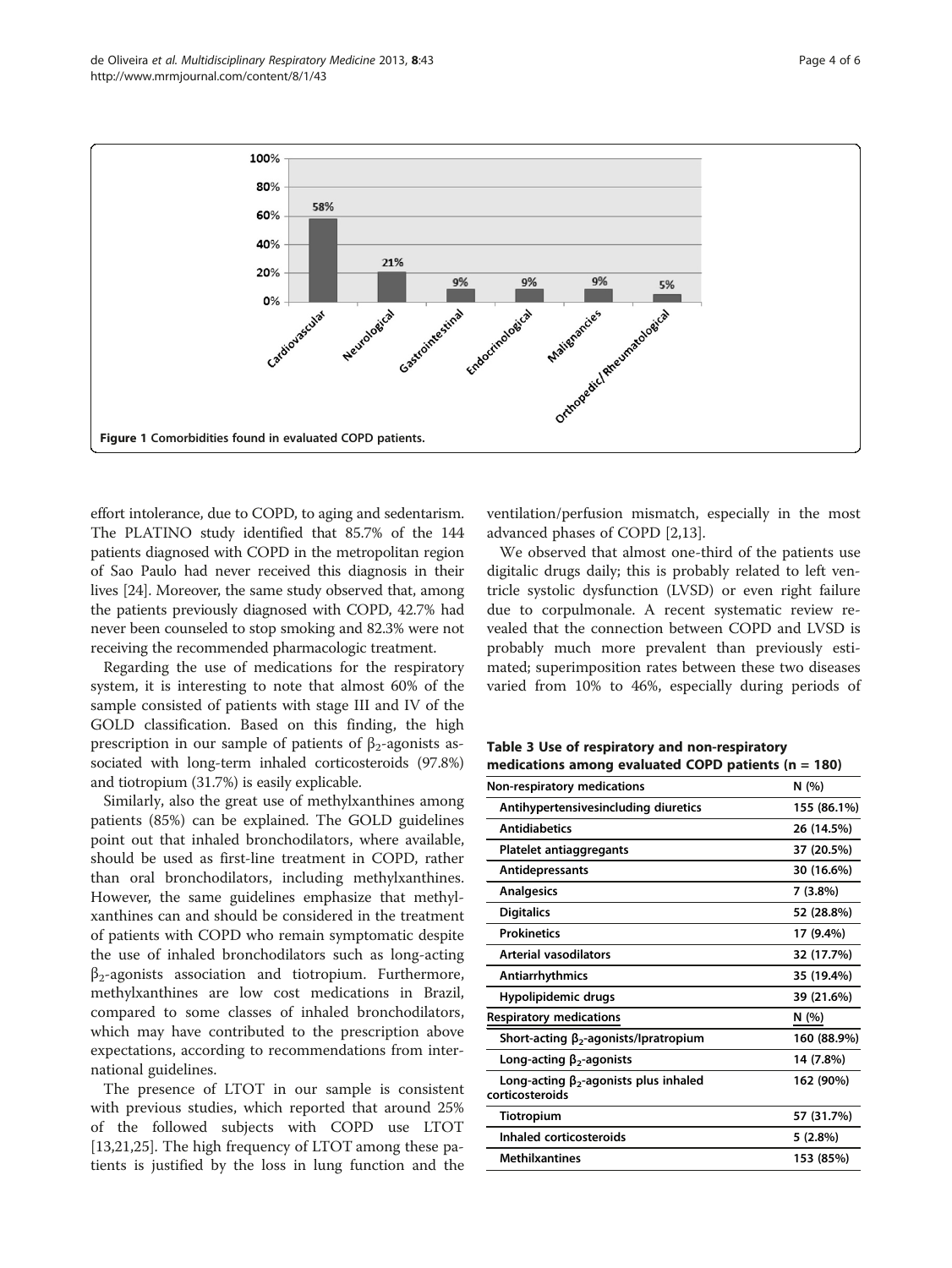<span id="page-4-0"></span>COPD exacerbation [[26](#page-5-0)]. In our sample, corpulmonale was identified in 30 patients (16.6%), whereas the presence of LVSD was suggested in 20 patients (11.1%), according to echocardiographic findings.

We also point out the high incidence of systemic arterial hypertension (55%) in the evaluated subjects (average age 67.7 years), since the prevalence of this comorbidity (55%) increases linearly with age [[26,27](#page-5-0)]. Besides that, many patients were using diuretics specifically to ameliorate edema due to corpulmonale, or angiotensin-converting enzyme (ACE) inhibitors due to LSVD, thus explaining the use of antihypertensives (including diuretics) in 155 patients (86.1%).

It is important to emphasize that almost 20% of the patients took regularly antidepressants, a possible direct reflex of patients' compromised health status and quality of life [\[23](#page-5-0)]. In this context, it is interesting to quote a recent case–control study with more than 35,000 patients with COPD which identified that the existence of COPD itself doubles the risk of depression (OR 2.01, IC95% 1.45-2.78) [[28\]](#page-5-0). Another finding of concern in our study is the fact that the evaluated patients took many different types of drugs, an average of at least four medications a day. This is clinically relevant, since COPD patients are usually elderly patients, who frequently experience visual, hearing, and even cognitive deficits, which could possibly reduce their compliance to these medications, especially when they are not adequately assisted by their relatives [[29\]](#page-5-0).

## Conclusion

In conclusion, we observed that COPD patients followed up are usually elderly, mainly men, and have multiple comorbidities, especially cardiovascular diseases. Therefore, a good design of the clinical profile of patients with COPD may probably result in a more effective and individualized therapeutic approach. As limitation of our study we can quote the fact we did not evaluate the impact of respiratory and non-respiratory comorbidities in the quality of life, as well as the compliance to medications in use.

#### Competing interests

The authors declare that there is no association with any commercial enterprise that has interest in the object of this study.

#### Author details

<sup>1</sup>Institute of the Lung, Cascavel, PR, Brazil. <sup>2</sup>Rehabilitation Sciences Master and Doctoral Degree Program - Nove de Julho University, UNINOVE, Sao Paulo, SP, Brazil. <sup>3</sup>Respiratory Division of Medicine School, Fortaleza University, UNIFOR, Fortaleza, CE, Brazil. <sup>4</sup>Mondo Medico, Multidisciplinary and Rehabilitation Outpatient Clinic, Borgomanero, No, Italy.

#### Received: 10 October 2012 Accepted: 29 March 2013 Published: 28 June 2013

#### References

Jemal A, Ward E, Hao YA, Thun M: Trends in the leading causes of death in the United States, 1970–2002. JAMA 2005, 294(10):1255–1259.

- diagnosis, management and prevention of chronic obstructive pulmonary disease. Bethesda: NHLBI/WHO workshop report; 2008. [updated 2013; cited 2013 03/21/2013]; Available from: www.goldcopd.com.
- 3. Chapman KR, Mannino DM, Soriano JB, Vermeine PA, Buist AS, Thun MJ, Connell C, Jemal A, Lee TA, Miravitlles M, Aldington S, Beasley R: Epidemiology and costs of chronic obstructive pulmonary disease. Eur Respir J 2006, 27:188–207.
- 4. Halbert RJ, Natoli JL, Gano A, Badamgarav E, Buist AS, Mannino DM: Global burden of COPD: systematic review and meta-analysis. Eur Respir J 2006, 28:523–532.
- 5. Menezes AM, Lopez MV, Hallal PC, Muino A, Perez-Padilla R, Jardim JR, Valdivia G, Pertuzé J, de Oca MM, Tálamo C, Victora CG, PLATINO Team: Prevalence of smoking and incidence of initiation in the Latin American adult population: the PLATINO study. BMC Public Health 2009, 9:151.
- 6. Peña VS, Miravitlles M, Gabriel R, Jiménez-Ruiz CA, Villasante C, Masa JF, Viejo JL, Fernández-Fau L: Geographical variations in prevalence and underdiagnosis of COPD: results of the IBERPOC multicentre epidemiological study. Chest 2000, 118:981–989.
- 7. Kim DS, Kim YS, Jung K-S, Chang JH, Lim CM, Lee JH, Uh ST, Shim JJ, Lew WJ, Korean Academy of Tuberculosis and Respiratory Diseases: revalence of chronic obstructive pulmonary disease in Korea: a population-based spirometry survey. Am J Respir Crit Care Med 2005, 172:842-847.
- 8. Wang Y-C, Lin J-M, Li C-Y, Lee LT, Guo YL, Sung FC: Prevalence and risks of chronic airway obstruction. A population cohort study. Chest 2007, 131:705–710.
- 9. Fukuchi Y, Nishimura M, Ichinose M, Adachi M, Nagai A, Kuriyama T, Takahashi K, Nishimura K, Ishioka S, Aizawa H, Zaher C: COPD in Japan: the Nippon COPD Epidemiology study. Respirology 2004, 9:458–465.
- 10. Menezes AM, Perez-Padilla R, Jardim JRB, Muiño A, Lopez MV, Valdivia G, Montes de Oca M, Talamo C, Hallal PC, Victora CG, PLATINO Team: Chronic obstructive pulmonary disease in five Latin American cities (the PLATINO study): a prevalence study. Lancet 2005, 366:1875–1881.
- 11. Buist AS, McBurnie MA, Vollmer WM, William M, Gillespie S, Burney P, Mannino DM, Menezes AM, Sullivan SD, Lee TA, Weiss KB, Jensen RL, Marks GB, Gulsvik A, Nizankowska-Mogilnicka E, BOLD Collaborative Research Group: International variation in the prevalence of COPD (the BOLD study): a population-based prevalence study. Lancet 2007, 370:741–750.
- 12. De Miguel J, Izquierdo Alonso JL, Rodríguez G-M, de Lucas Ramos P, Molina Paris J: Tratamiento farmacológico de la EPOC en dos niveles asistenciales. Grado de adecuación a las normativas recomendadas. Arch Bronconeumol 2003, 39:195–202.
- 13. Miravitlles M, Ferrer M, Pont A, Viejo JL, Masa JF, Gabriel R, Jiménez-Ruiz CA, Villasante C, Fernández-Fau L, Sobradillo V: Characteristics of a population of COPD patients identified from a population-based study. Focus on previous diagnosis and never smokers. Respir Med 2005, 99:985-995.
- 14. Rennard S, Decramer M, Calverley PM, Pride NB, Soriano JB, Vermeine PA, Vestbo J: Impact of COPD in North America and Europe in 2000: subjects' perspective of Confronting COPD International Survey. Eur Respir J 2002, 20:799–805.
- 15. Roche N, Lepage T, Bourcereau J, Terrioux P: Guidelines versus clinical practice in the treatment of chronic obstructive pulmonary disease. Eur Respir J 2001, 18:903–908.
- 16. Jardim JR, de Oliveira JC, Nascimento O: II Consenso Brasileiro sobreDoençaPulmonarObstrutivaCrônica - DPOC. J Bras Pneumol 2004, 30(S. 5):9–41.
- 17. Miravitlles M, Murio C, Tirado-Conde G, Levy G, Muellerova H, Soriano JB, Ramirez-Venegas A, Ko FW, Canelos-Estrella B, Giugno E, Bergna M, Chérrez I, Anzueto A: Geographic differences in clinical characteristics and management of COPD: the EPOCA study. Int J Chron Obstruct Pulmon Dis 2008, 3(4):803–814.
- 18. Bestall JC, Paul EA, Garrod R, Garnham R, Jones PW, Wedzicha JA: Usefulness of the medical research council (MRC) dyspnoea scale as a measure of disability in patients with chronic obstructive pulmonary disease. Thorax 1999, 54(7):581–586.
- 19. Miller MR, Hankinson J, Brusasco V, Burgos F, Casaburi R, Coates A, Crapo R, Enright P, van der Grinten CP, Gustafsson P, Jensen R, Johnson DC, MacIntyre N, McKay R, Navajas D, Pedersen OF, Pellegrino R, Viegi G, Wanger J, ATS/ERS Task Force: Standardisation of spirometry. Eur Respir J 2005, 26(2):319–338.
- 20. Esteban C, Moraza J, Quintana JM, Aburto M, Capelastegui A: Use of medication and quality of life among patients with COPD. Respir Med 2006, 100:487–495.